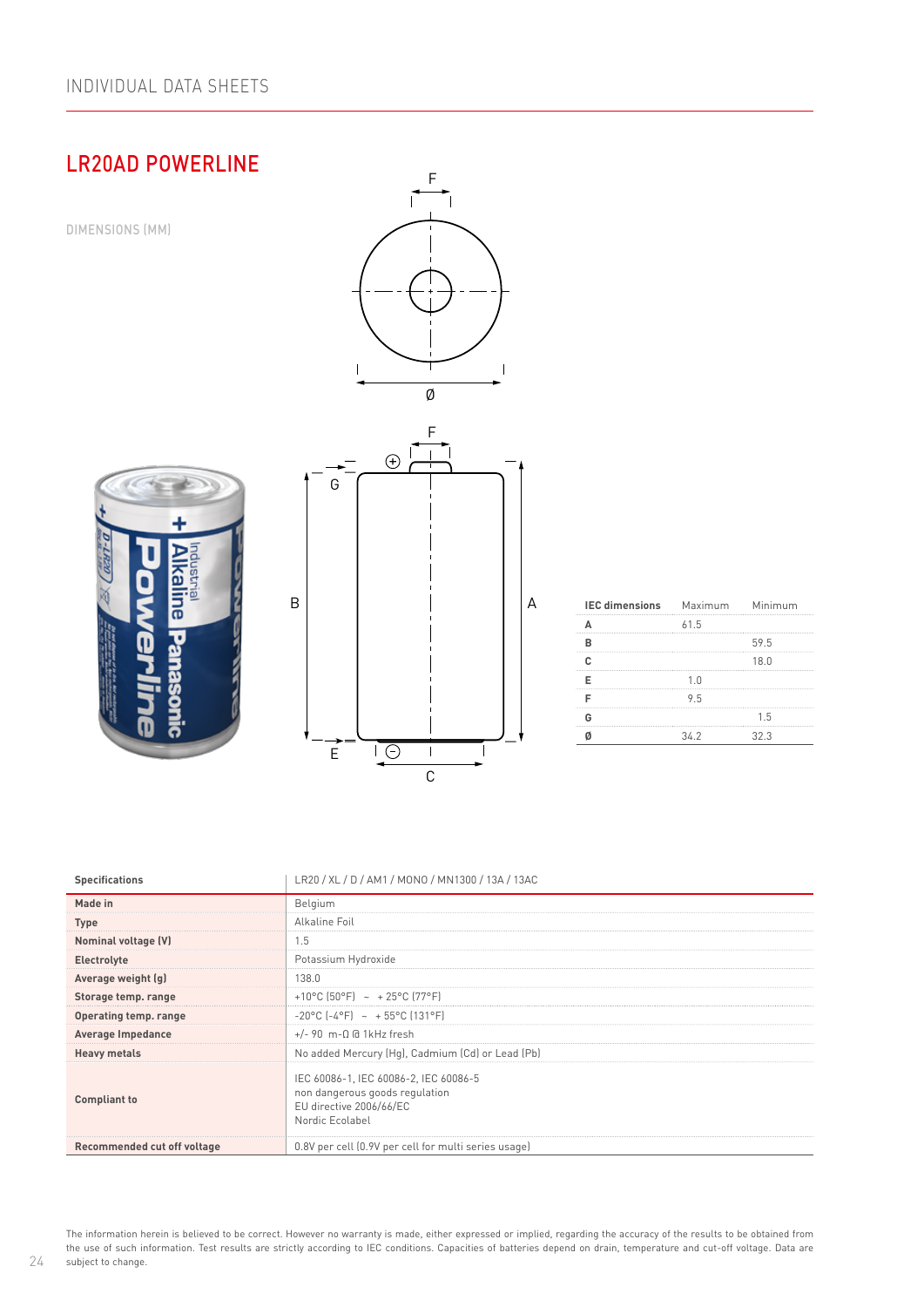## LR20AD POWERLINE



The information herein is believed to be correct. However no warranty is made, either expressed or implied, regarding the accuracy of the results to be obtained from the use of such information. Test results are strictly according to IEC conditions. Capacities of batteries depend on drain, temperature and cut-off voltage. Data are subject to change.

#### **DISCHARGE TEMPERATURE CHARACTERISTICS**